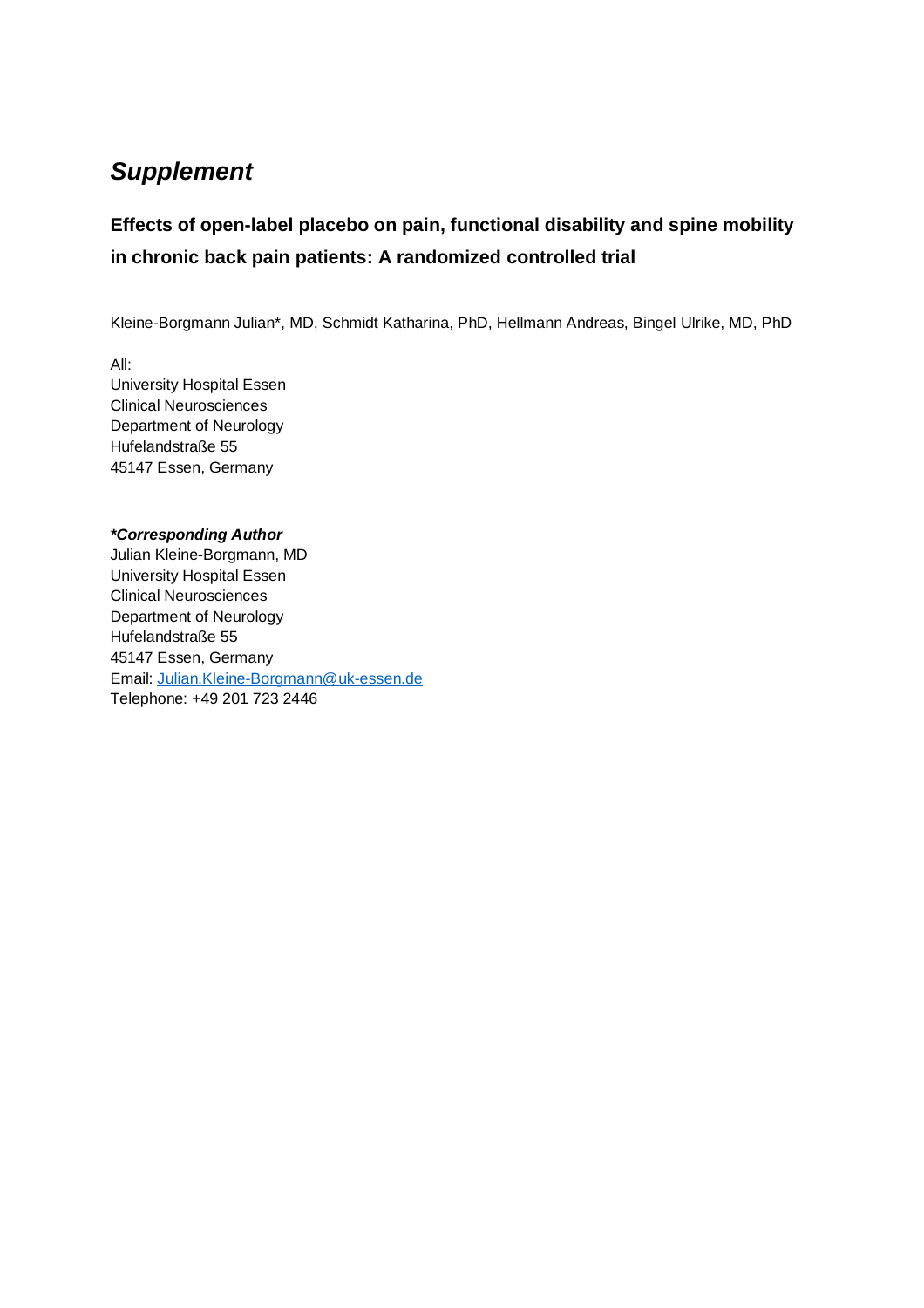### *Study protocol, statistical protocol and raw data*

Please find the study protocol [online.](https://www.drks.de/drks_web/AttachmentDownstreamServlet?ID=fff37490-8ac2-4213-9372-c7956843c0e1&LOCALE=en&FILENAME=Study%20Protocol_en_ver2.pdf) Raw data will be shared upon request.

## *Transcript and video instruction for all participating patients*

Please find the video sequence [online.](https://mfr.de-1.osf.io/render?url=https://osf.io/c2wb9/?action=download%26mode=render)

- Author U. B.: Dear patient, I am pleased that you are interested in one of our studies. At the Essen Back Pain Centre we offer comprehensive multidisciplinary medical care to those with chronic back pain but also aim to understand pain through scientific research. Recently published international studies suggest that chronic pain can be reduced significantly when treated with placebo tablets. These findings have also found their way into the international media. The following article by an American news channel provides a nice summary of the findings.
- Speaker: Can the knowledge of taking a placebo actually improve your health? Studies show that it is possible. Some patients may no longer need proper medication. More and more patients are prescribed placebos.
- Speaker: It looks like a normal pill, but turns out to be a placebo. These, doctors confirm, can be used to treat some of the most common diseases.
- Patient: I felt fantastic, better than ever.
- Speaker: For Linda Buonanno, the placebo pills worked. She suffers from irritable bowel syndrome, which often develops without warning.

Patient: I felt terrible, I had no life. I couldn't plan or do anything.

Speaker: When she found out about the study, she applied immediately.

Patient: I was very happy.

Speaker: But she was shocked when she heard that she was getting a placebo instead of real medication. We said: You don't have to believe it, just do it. Even if it's kind of a crazy idea.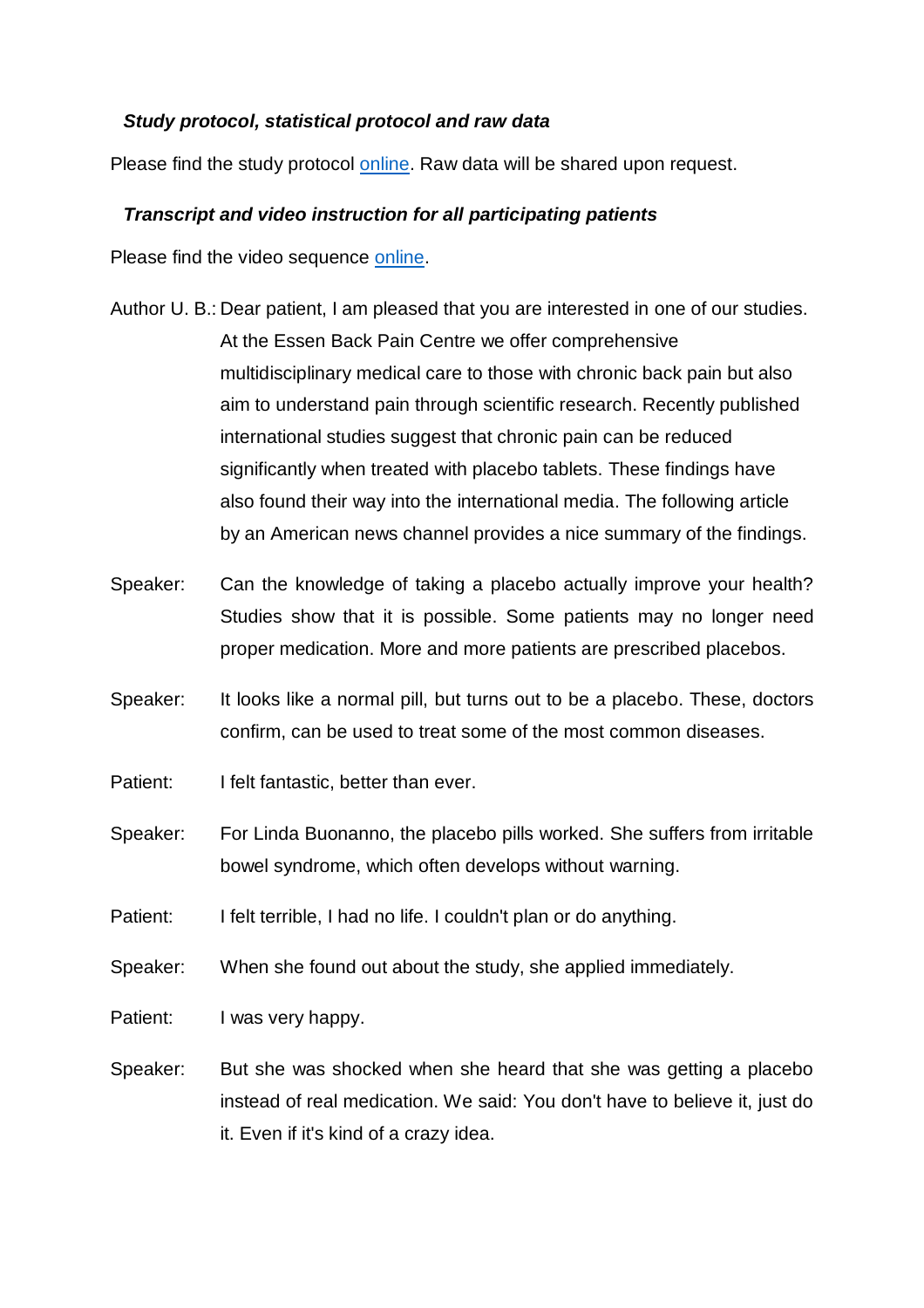- Patient: I was so disappointed, I said: A placebo? A sugar pill, is that a joke? It's never going to work.
- Speaker: But it worked. Her symptoms disappeared.
- Patient: I'm making plans again, I don't have to worry anymore. I live my life again.
- Speaker: In another study the same was done with migraine patients. Their pain was reduced by 30 percent.
- Expert 1: This is an incredible thing.
- Speaker: Psychologist Dr Stratyner says other factors may play a role.
- Expert 2: I think the patients think paritally: Hm, I am wondering if it really is a placebo. Maybe I'm just being told that.
- Speaker: Kaptchuk says that there are physiological reasons why placebos activate the same neurotransmitters as many powerful drugs.
- Expert 1: We have our own pharmacy for certain diseases.
- Speaker: But there are limits to the effect of placebo.
- Expert 1: We will not be able to shrink a tumor with the placebo pill.

Speaker: But for certain diseases, placebos could fundamentally change the treatment.

- Expert 1: If a placebo helps, this would be the best approach instead of putting patients on strong medication for a long time.
- Author U. B.: As this summary shows, placebo treatments may have a positive effect on various chronic pain syndromes. We would like to investigate this phenomenon in a separate study. In addition to the effect on pain itself, we would also like to examine the influence on your physical functioning, such as your individual range of motion. Of course, we would be delighted if you would be willing to take part in this study.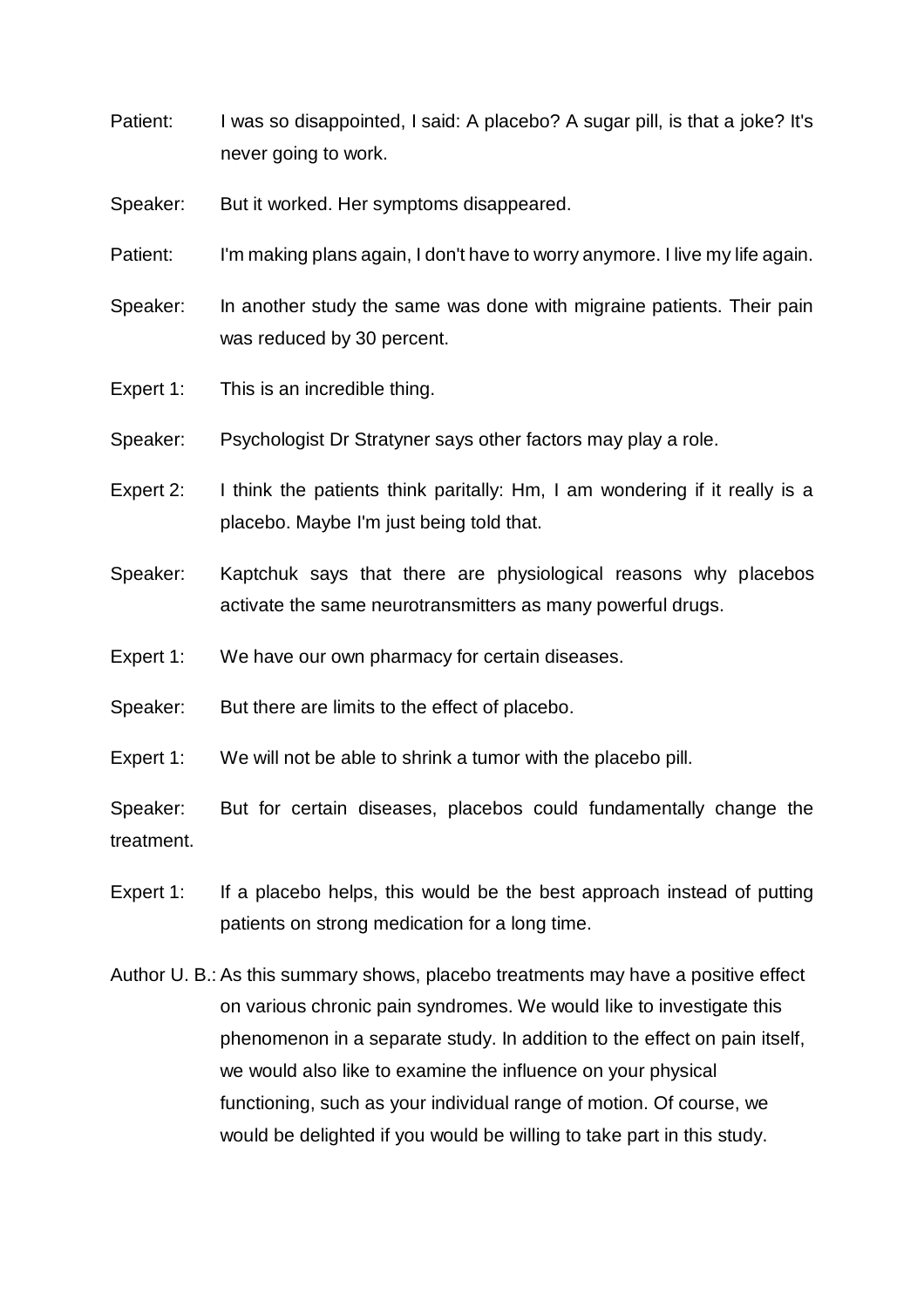### *Exploratory follow-up analysis of TAU-group*

Follow-up included the assessment of pain intensity and disability ratings (ODI) 90 days upon completion of the 3-week trial phase. During this phase OLP-treatment was offered to the TAU-group to raise compliance to the study protocol and to compensate for potential disadvantages. 44 patients (75 %) of the TAU-group requested the OLP treatment and were provided with the placebo pills for 3 weeks and were included in the follow-up analysis. Explorative analysis revealed a significant reduction of the pain intensity composite score in the TAU-group for day 90 compared to day 21 (main effect *time;* estimated parameters: day 21 = 5.08±0.26, day  $90 = 4.50 \pm 0.22$ ,  $p = .01$ ,  $d = -0.87$ ). Explorative analysis of ODI scores of the TAU-group revealed no significant effect of time from day 21 to day 90 (estimated parameters: day  $21 = 30.22 \pm 1.96$ , day  $90 = 30.34 \pm 1.69$ , p = .94). Please note however, that the study protocol did not include any standardized assessment of the actual intake of the offered OLP treatment during this phase. Hence, the interpretation that the improvement in pain ratings in the (former) TAU-group during follow-up was induced by the switch to OLP is speculative and should be seen with caution.

### *Explorative Correlations*

For exploratory purposes, correlational analyses were performed between the outcome variables for both groups. Here, differences were calculated between outcome variables at day 21 and baseline. Moreover, both groups were separated into subgroups of high and low NRS pain intensity scores (i.e. subgroup high pain: NRS ≥ 5.5 and subgroup low pain: NRS < 5.5). Subgroup limits were set based on the mean composite pain intensity scores in both groups at baseline (TAU: 4.90  $(1.96)$  vs. OLP+TAU: 5.24 (1.95), mean  $\pm$  SD) and subgroup sizes (TAU high pain: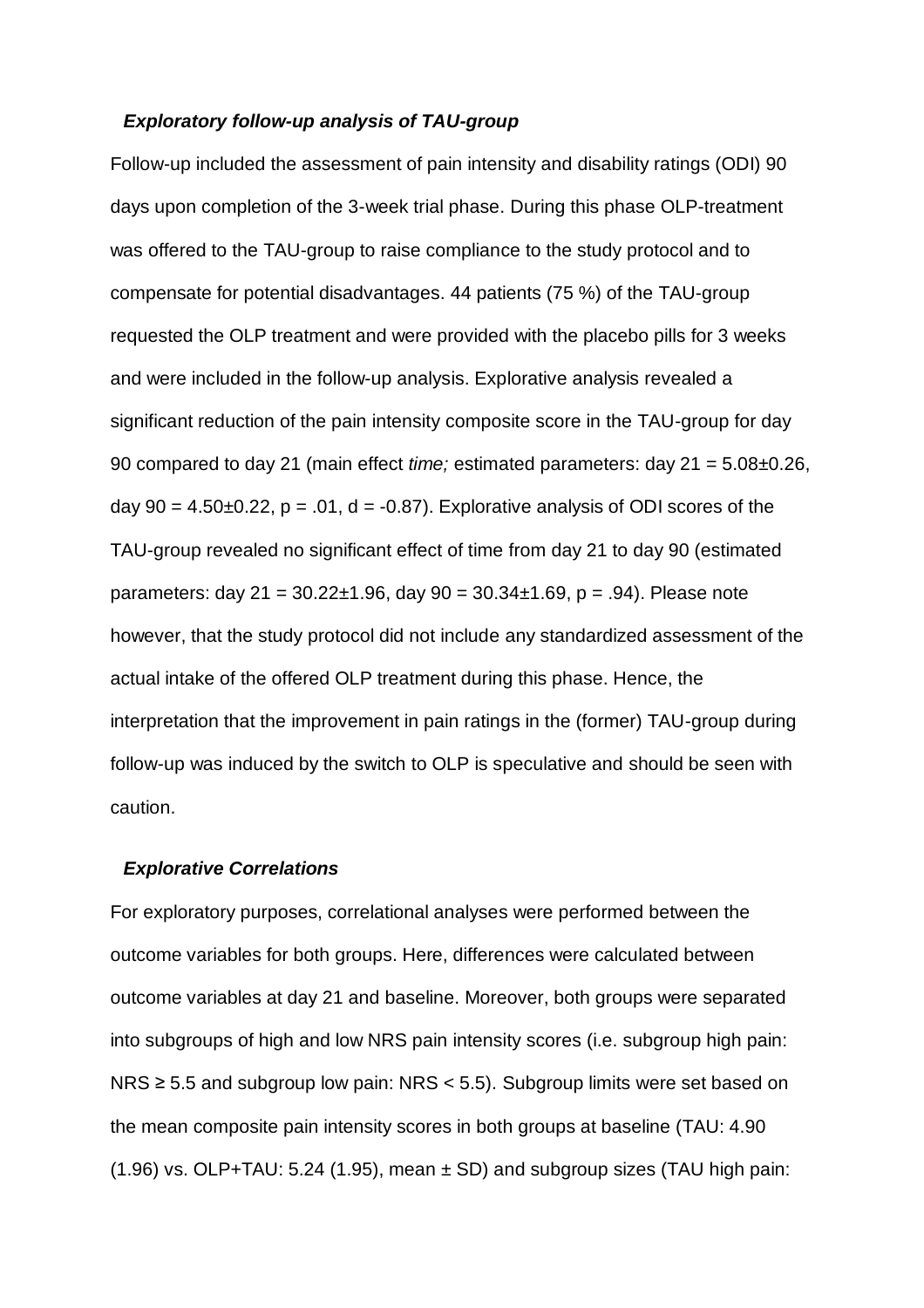22 [38 %], TAU low pain: 36 [62 %], OLP+TAU high pain: 29 [46 %], OLP+TAU low pain: 34 [54 %]). Within these subgroups, further correlational analyses were performed. All p-values are corrected for multiple comparisons using Benjamini & Hochberg correction<sup>1</sup>. These exploratory correlational analyses in the OLP+TAUgroup between the changes in outcome variables over the course of the experiment revealed a significant correlation between changes in pain intensity and changes in velocity of motion ( $r = -0.40$ ,  $p = .02$ ) indicating increases in the velocity of motion with decreasing pain intensity in the OLP+TAU-group (see figure 5). There were no significant correlations found in the TAU-group.

## *Bibliography*

1. Benjamini Y, Hochberg Y. Controlling the False Discovery Rate: A Practical and Powerful Approach to Multiple Testing. *Journal of the Royal Statistical Society Series B (Methodological).* 1995;57(1):289-300.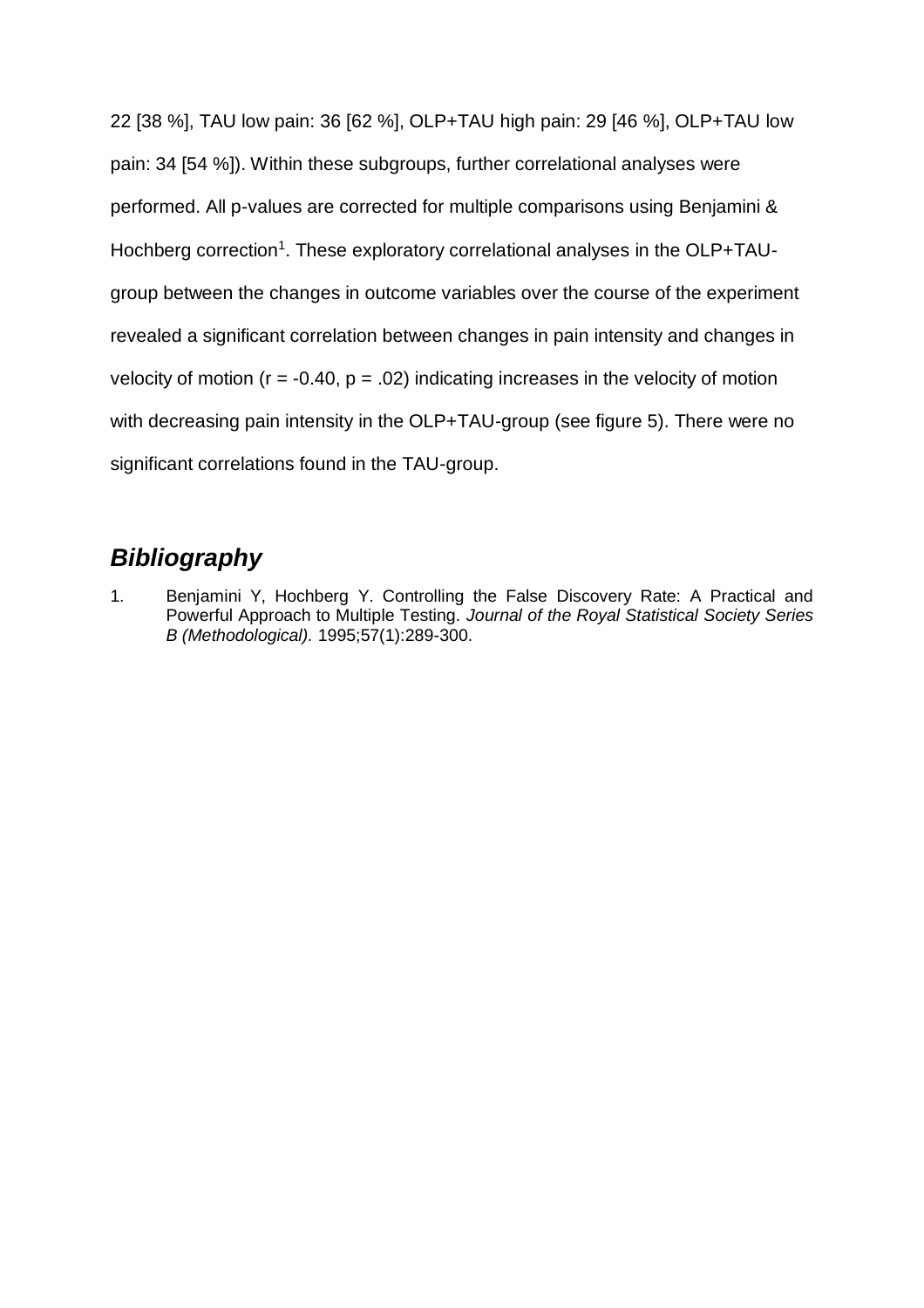# *Supplementary tables*

**Supplement, Table 1. Normalized outcome analyses.**

| Outcome                              | $Beta \pm SE$    |         | р    | d       |  |  |  |  |
|--------------------------------------|------------------|---------|------|---------|--|--|--|--|
| Pain intensity (VAS composite score) |                  |         |      |         |  |  |  |  |
| OLP treatment $x$ time (day 21)      | $-0.46 \pm 0.12$ | $-3.16$ | .002 | $-0.43$ |  |  |  |  |
| OLP treatment $x$ time (day 11)      | $-0.34 \pm 0.12$ | $-2.04$ |      |         |  |  |  |  |
| Disability (ODI)                     |                  |         |      |         |  |  |  |  |
| OLP treatment $x$ time (day 21)      | $-0.27 \pm 0.12$ | $-2.44$ | .016 | $-0.45$ |  |  |  |  |
| <b>Depression (DASS-D)</b>           |                  |         |      |         |  |  |  |  |
| OLP treatment $x$ time (day 21)      | $-0.33 \pm 0.13$ | $-2.73$ | .007 | $-0.52$ |  |  |  |  |

Normalized estimates (beta)  $\pm$  standard error of the mean, calculated by the general linear mixed model taking the TAU group as reference group are listed. Only significant interactions are shown (p≤.05).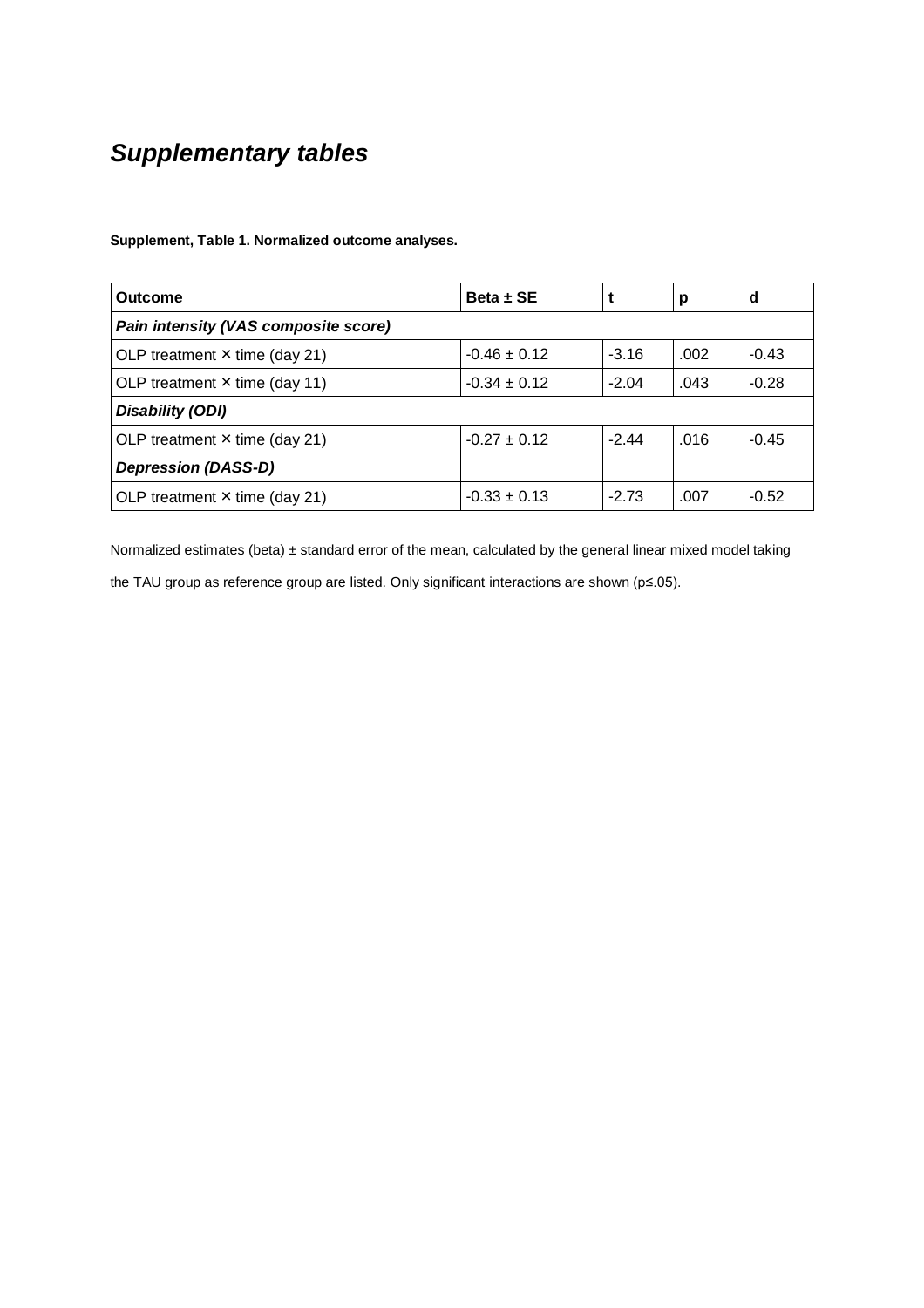**Supplement, Table 2. Characterization of concomitant medication.**

| Characteristic in No. (%)                            | <b>TAU</b>       | OLP+TAU          | <b>ALL</b>      |
|------------------------------------------------------|------------------|------------------|-----------------|
| Daily low-potent opioid use                          | 2(3)             | 1(2)             | 3(2)            |
| Daily high-potent opioid use                         | 6(10)            | 3(5)             | 9(7)            |
| Daily tricyclic antidepressants use                  | 2(3)             | 5(8)             | 7(6)            |
| Daily gabapentin use                                 | 2(3)             | 3(5)             | 5(4)            |
| Daily pregabalin use                                 | 2(3)             | 5(8)             | 7(6)            |
| Daily use of analgesics                              | 11(19)           | 15(24)           | 26(21)          |
| Use of NSAID [days per month]                        | 30(51)           | 19(30)           | 49 (40)         |
| Rescue use of analgesics [days per month, Mean ± SD] | $3.98 \pm 6.70$  | $1.59 \pm 3.56$  | $2.79 \pm 5.48$ |
| No daily analgesic medication                        | 47 (80)          | 49 (78)          | 96 (79)         |
| Total number of medications [Mean $\pm$ SD]          | $3.50 \pm 2.50$  | $3.80 \pm 2.96$  | $3.66 \pm 2.74$ |
| Protocol Days [baseline to day 21, Mean $\pm$ SD]    | $18.65 \pm 4.61$ | $18.30 \pm 5.42$ |                 |

Characterization of the medication taken at baseline separately for the TAU-group and OLP+TAU-group and pooled for all participants. NSAID: Nonsteroidal anti-inflammatory drugs. Unless stated otherwise, absolute values and percentage share of the group are presented. Mean ± SD: Mean ± standard deviation.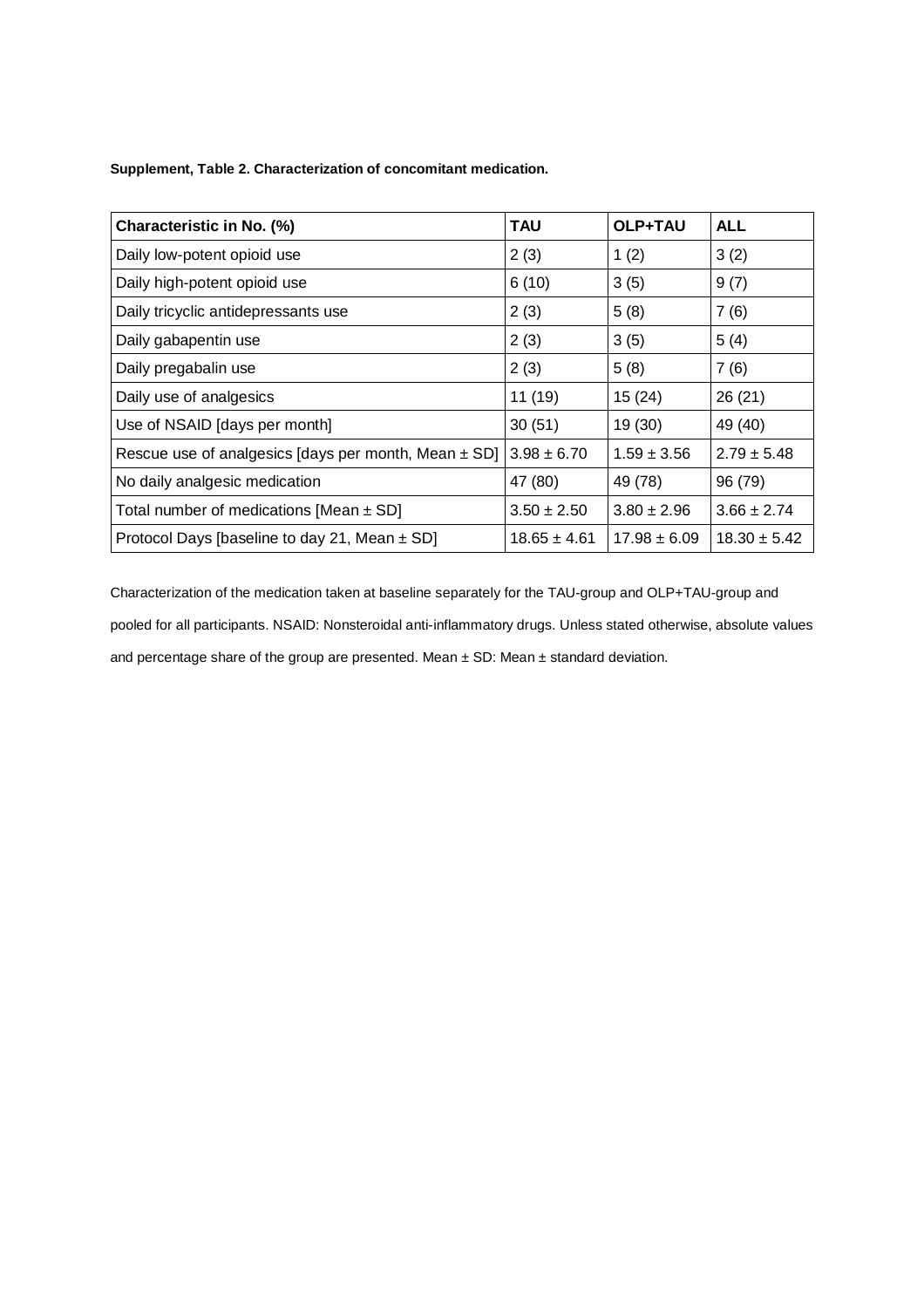**Supplement, Table 3. Characterization of the chronic back pain etiology by The Quebec Task Force Classification for Spinal Disorders.**

| <b>Characteristic</b>                         | <b>TAU</b> | OLP+TAU   | <b>ALL</b> |
|-----------------------------------------------|------------|-----------|------------|
| Pain without radiation                        | 7(11.9)    | 2(3.2)    | 9(7.4)     |
| Pain with proximal extremity radiation        | 6(10.2)    | 10 (15.9) | 16(13.1)   |
| Pain with distal extremity radiation          | 4(6.8)     | 9(14.3)   | 13(10.7)   |
| Pain with radiation and neurologic finding    | 11(18.6)   | 4(6.3)    | 15(12.3)   |
| Spinal nerve root compression                 | 0          | 0         | 0          |
| Spinal stenosis                               | 2(3.4)     | 7(11.1)   | 9(7.4)     |
| Postsurgical status, 1-6 months after surgery | 0          | 0         | 0          |
| Postsurgical status, >6 months after surgery  | 4(6.6)     | 4(6.3)    | 8(6.5)     |
| Unspecific chronic pain syndrome              | 25(42.5)   | 27 (42.9) | 52(42.6)   |
| Other diagnoses                               | 0          | 0         | 0          |

Characterization of the underlying diagnoses leading to chronic back pain. The Quebec Task Force Classification for Spinal Disorders was used to categorize the diagnoses and was rated by a trained specialist (J. K-B., U. B.). Unless stated otherwise, absolute values and percentage share of the group are presented.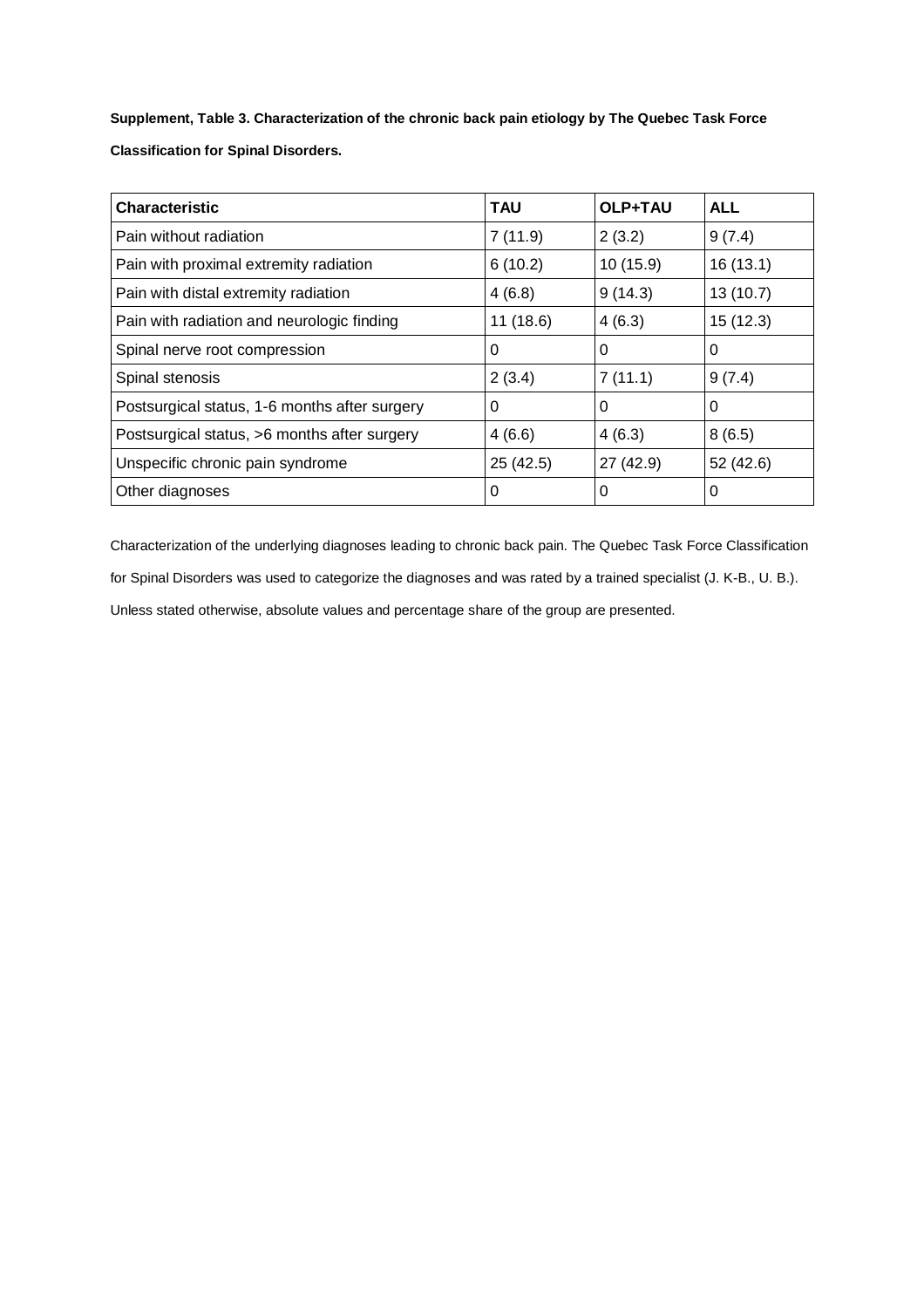**Supplement, Table 4. Outcome measures for the TAU-group and OLP+TAU-group.**

| Outcome at day 21                          | <b>TAU</b><br>OLP+TAU |               |  |  |  |
|--------------------------------------------|-----------------------|---------------|--|--|--|
| NRS composite (day 21)                     | 5.10(1.86)            | 4.64(2.04)    |  |  |  |
| NRS minimum (day 21)                       | 3.44(2.35)            | 2.93(2.11)    |  |  |  |
| NRS average (day 21)                       | 5.10(1.99)            | 4.75(2.27)    |  |  |  |
| NRS maximum (day 21)                       | 6.76(2.00)            | 6.24(2.25)    |  |  |  |
| DASS depression (day 21)                   | 5.00(4.23)            | 3.56(4.02)    |  |  |  |
| DASS anxiety (day 21)                      | 3.23(3.13)            | 2.86(3.59)    |  |  |  |
| DASS stress (day 21)                       | 6.80(3.99)            | 5.35(4.27)    |  |  |  |
| ODI score (day 21)                         | 30.79 (13.37)         | 25.96 (11.98) |  |  |  |
| PSFS score (day 21)                        | 4.35 (1.94)           | 5.07(2.13)    |  |  |  |
| BPS score (day 21)                         | 3.36(3.16)            | 3.88(3.74)    |  |  |  |
| Spinal range of motion (day 21)            | 0.08(0.69)            | $-0.09(0.81)$ |  |  |  |
| Spinal velocity of motion (day 21)         | 0.06(0.74)            | 0.05(1.02)    |  |  |  |
| Exploratory outcomes at day 90 (follow-up) | <b>TAU</b>            | OLP+TAU       |  |  |  |
| NRS composite (FU)                         | 4.61 (1.86)           | 4.57 (1.72)   |  |  |  |
| NRS minimum (FU)                           | 2.81(1.87)            | 2.71(1.88)    |  |  |  |
| NRS average (FU)                           | 4.63 (1.96)           | 4.76 (1.92)   |  |  |  |
| NRS maximum (FU)                           | 6.38(2.26)            | 6.25(1.91)    |  |  |  |
| ODI score (FU)                             | 31.39 (12.70)         | 26.12 (13.74) |  |  |  |

NRS: Numeric rating scale; DASS: Depression Anxiety Stress Scale; ODI: Oswestry Disability Index; PSFS: Patient-specific Functional Scale; BPS: Back Performance Scale; Numeric rating scale measures report pain intensity during the last 7 days before assessment. All reported parameters are given in means ± SD. Mobility parameters are given as z-transformed means.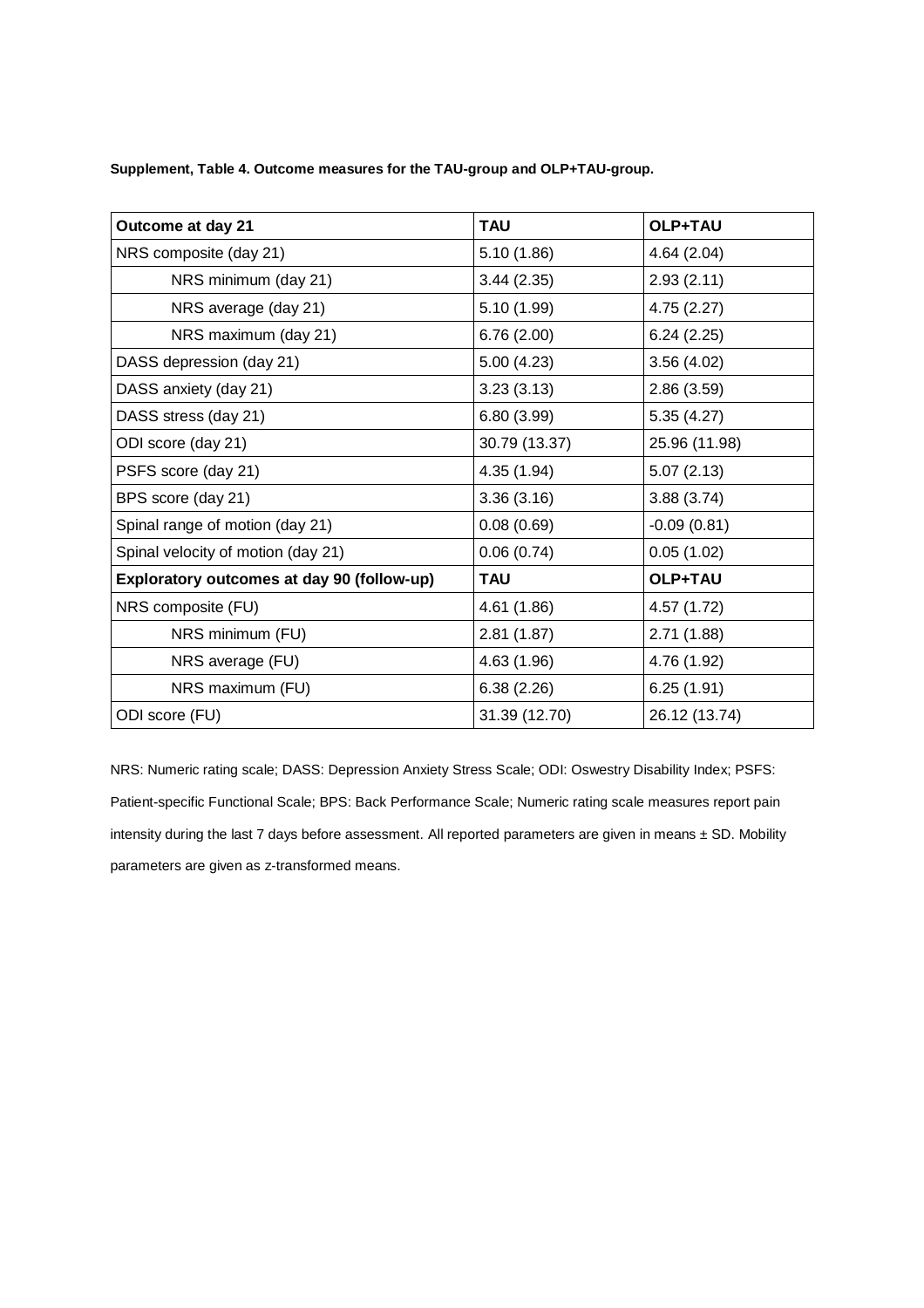

**Supplement, Figure 1. Normalized Pain Intensity, Functional Disability and Depression.** Pain intensity (A), subjective functional disability (B) and depression (C) before (baseline) and after the 21-day test phase (day 21) for the TAU- (green) and OLP+TAU-group (blue). Z-transformed Mean ± SE (standard error of the mean) are presented.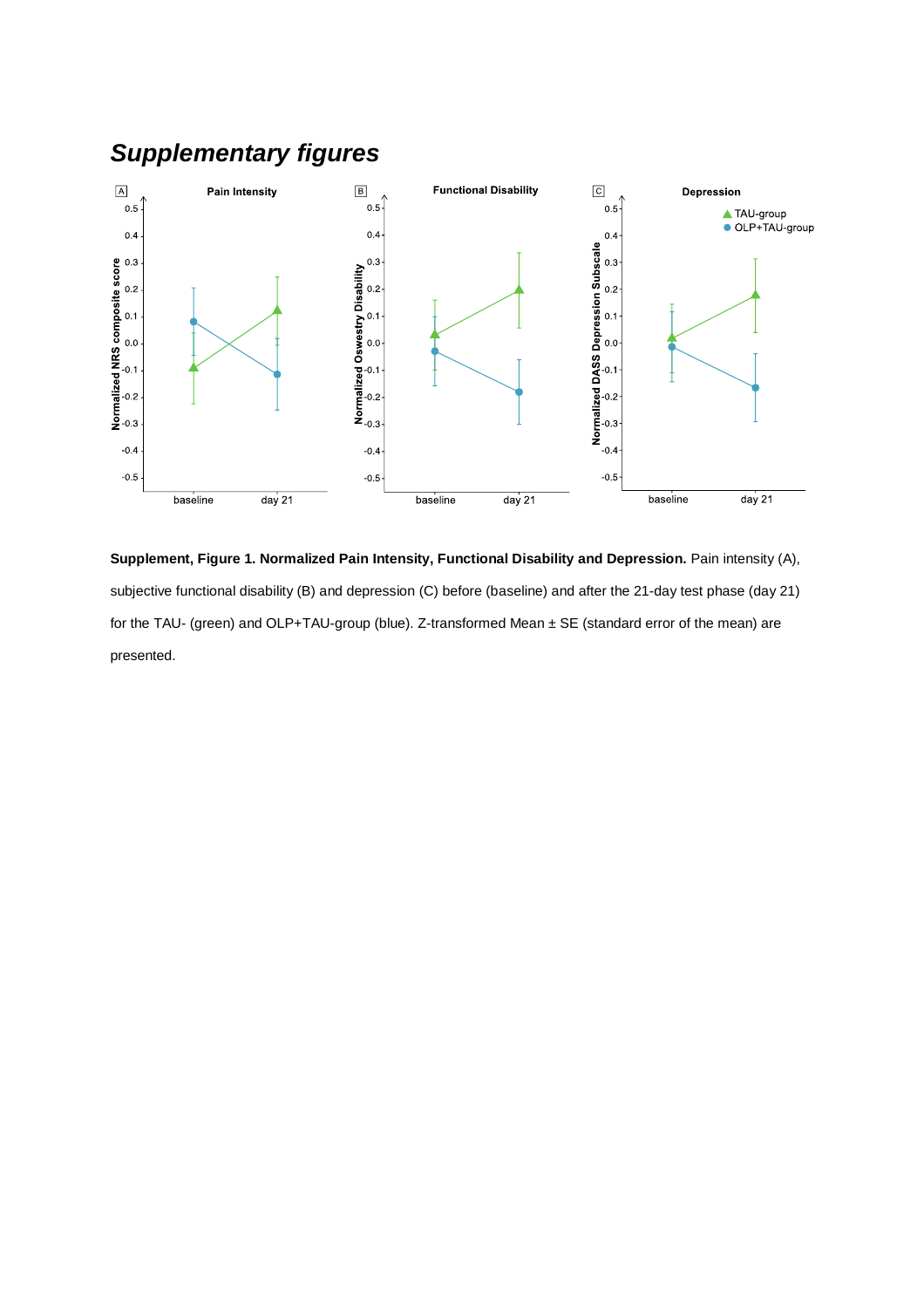| Prescreening<br>(Telephone) | Screening<br>and<br>informed<br>consent | Baseline<br>Mobility parameters.<br>pain intensity score.<br>BPS, PSFS, ODI,<br>DASS | D | OLP+TAU-<br>aroup: CEQ<br>TAU-group | Dav <sub>11</sub><br>Pain intensity<br>score |  | <b>Dav 21</b><br>Mobility parameters.<br>pain intensity score.<br>BPS, PSFS, ODI,<br>DASS, GASE |  | OLP+TAU-group:<br>crossover to TAU<br>TAU-group:<br>offered OLP-<br>treatment<br> |  | Day 90<br>(follow-up)<br>Pain intensity score.<br>ODI |
|-----------------------------|-----------------------------------------|--------------------------------------------------------------------------------------|---|-------------------------------------|----------------------------------------------|--|-------------------------------------------------------------------------------------------------|--|-----------------------------------------------------------------------------------|--|-------------------------------------------------------|
|-----------------------------|-----------------------------------------|--------------------------------------------------------------------------------------|---|-------------------------------------|----------------------------------------------|--|-------------------------------------------------------------------------------------------------|--|-----------------------------------------------------------------------------------|--|-------------------------------------------------------|

**Supplement, Figure 2. Study design including assessed outcomes and timepoints.** BPS: Back Performance Scale; PSFS: Patient-Specific Functional Scale; ODI: Oswestry Disability Index; DASS: Depression Anxiety Stress Scale; R: Randomization; OLP: Open-label Placebo; TAU: Treatment as usual; CEQ: Credibility and Expectancy Questionnaire; GASE: Generic Assessment of Side Effects in Clinical Trials.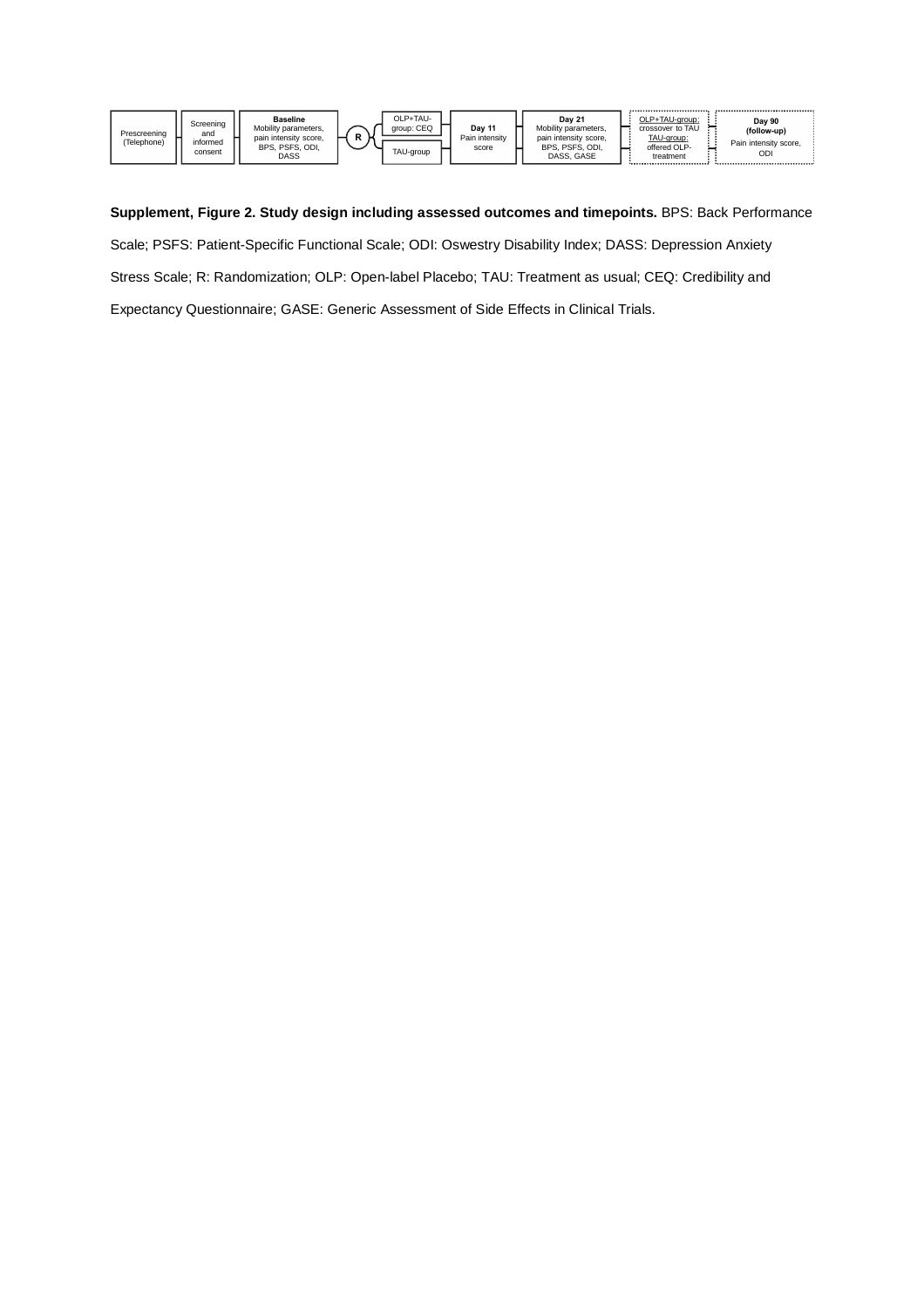

**Supplement, Figure 3 – Assessment of lumbar mobility.** A) Installation of sensor strips for motion analysis. B) Standardized choreography for the assessment of spine mobility by extension, flexion, left and right rotation, as well as lateral flexion of the spine.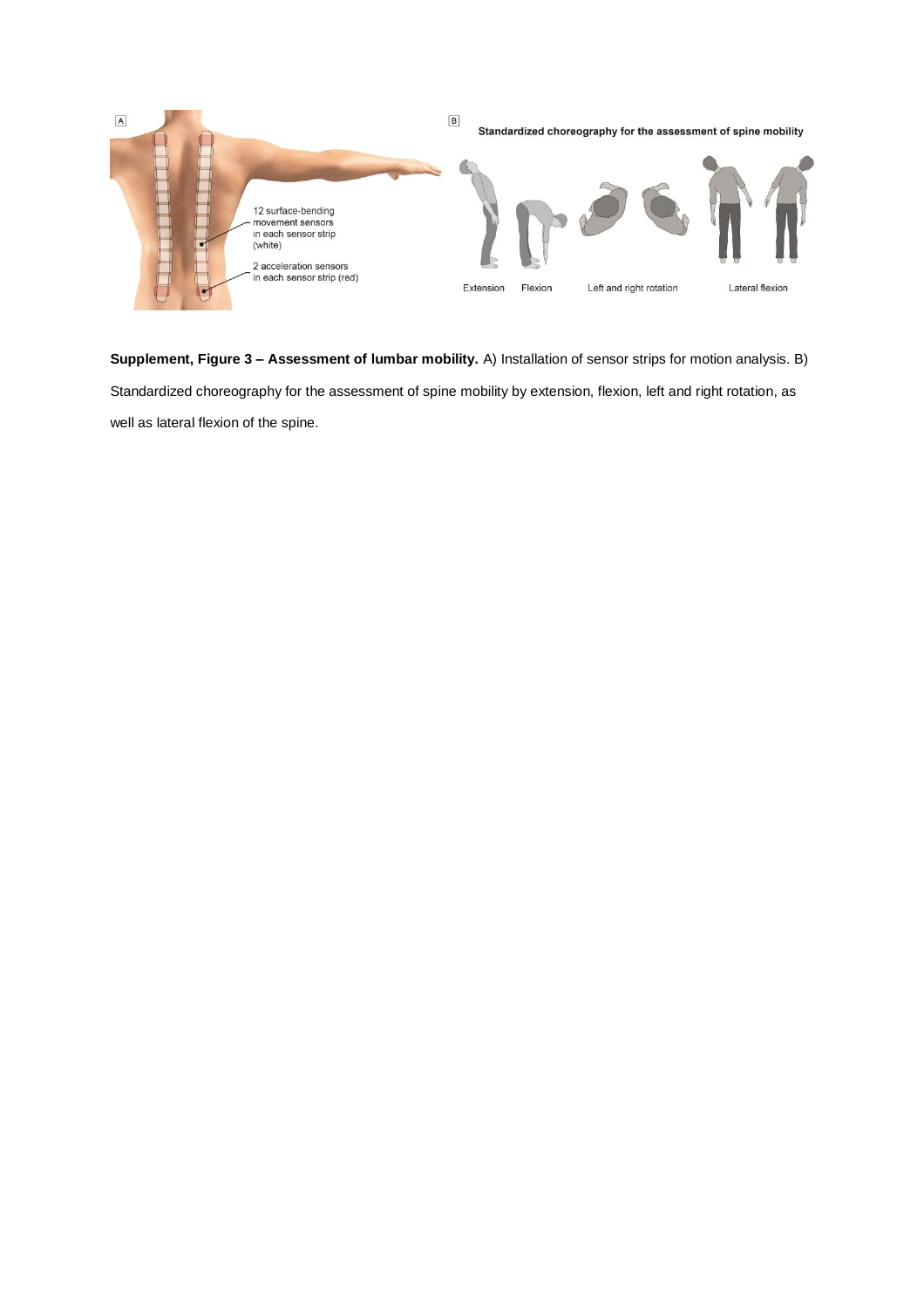

**Supplement, Figure 4. Back Performance Scale scores at baseline and day 21**. Means ± SE are displayed separately for the TAU-group (green) and OLP+TAU-group (blue).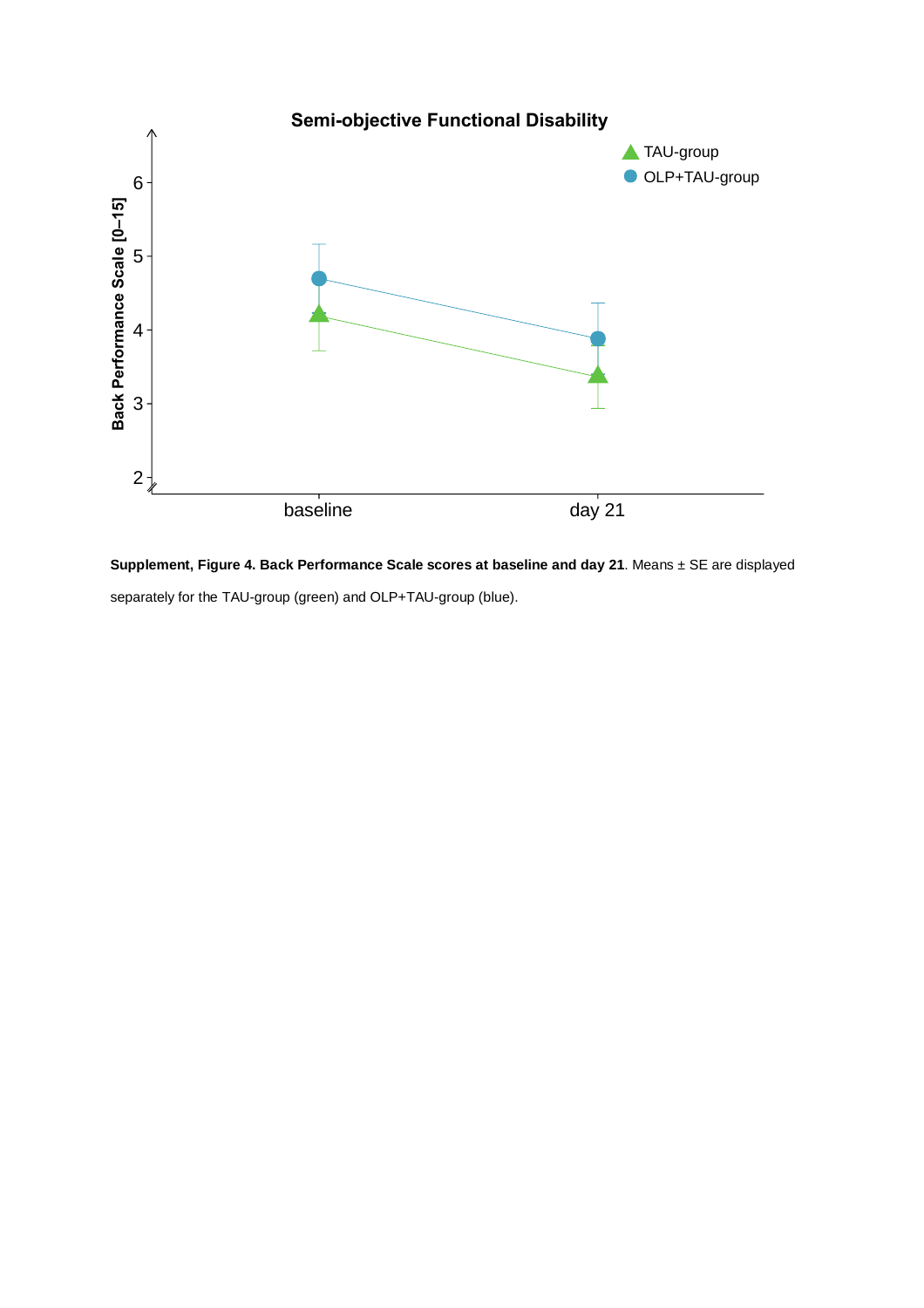

**Supplement, Figure 5. Stress at baseline and day 21**. Means ± SE are displayed separately for the TAU-group (green) and OLP+TAU-group (blue).